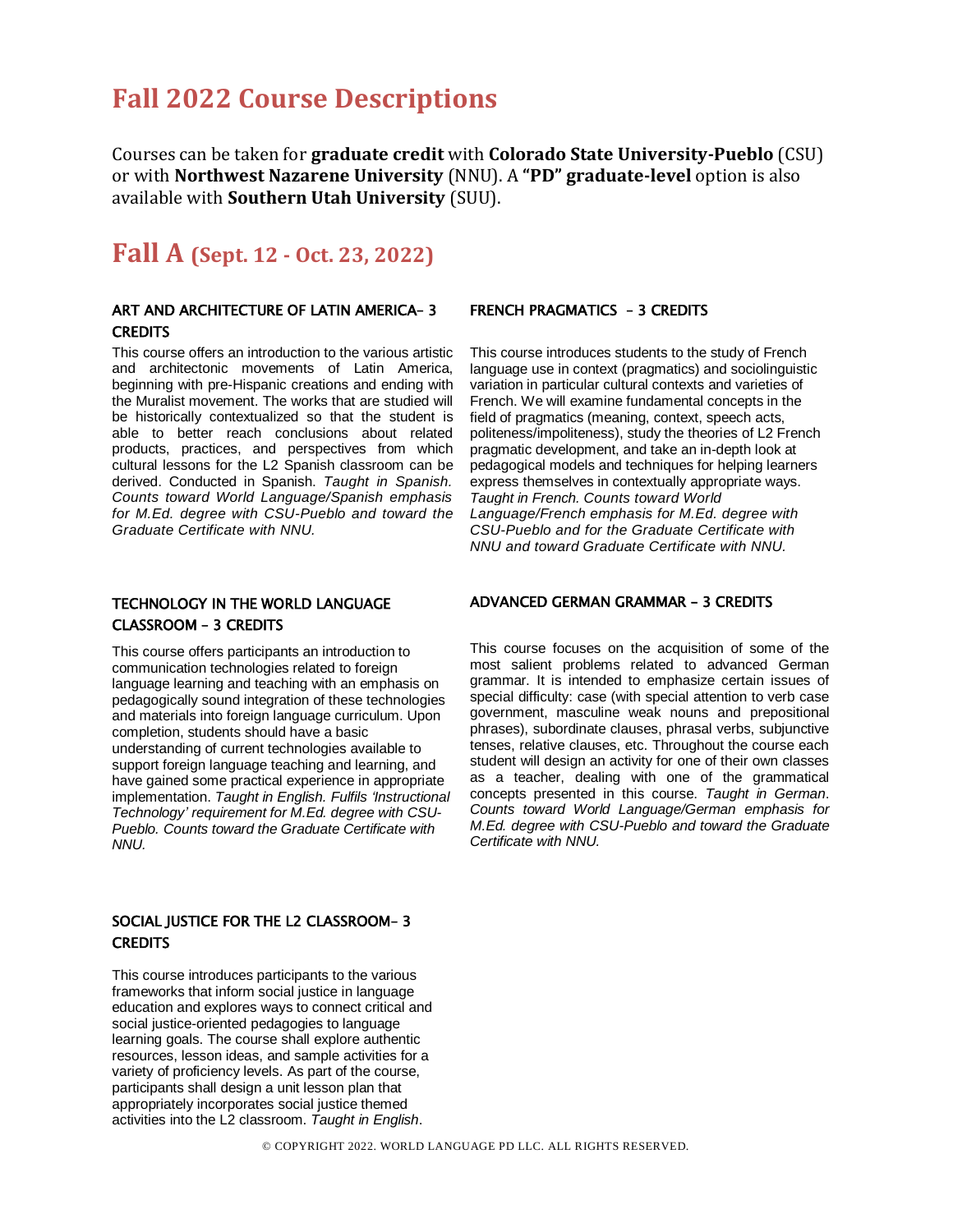*Can be applied toward World Language Pedagogy concentration of the Linguistically Diverse Education MEd degree from CSU-Pueblo and toward the Graduate Certificate with NNU.*

## **Fall B (Oct 24 - Dec. 11, 2022)**

### SHORT STORIES OF LATIN AMERICA – 3 CREDITS

This course will explore the art of storytelling through the genre of the short story in Latin America. Short stories will be explored with simultaneous research and analysis involving their cultural and historical contexts. Additionally, participants will incorporate communicative methods of learning and teaching literature by designing relevant classroom lessons for their own foreign language curriculum. *Taught in Spanish. Counts toward World Language/Spanish emphasis for M.Ed. degree with CSU-Pueblo and toward the Graduate Certificate with NNU.*

### SHORT STORIES OF THE FRANCOPHONE WORLD – 3 CREDITS

This course will explore the art of storytelling through the genre of the short story in the French-speaking world. This course will also teach students about the diversity of francophone culture (e.g., France, Algeria, Sénégal, Canada). After a brief introduction to short fiction in medieval and early modern France, the course focuses primarily on the development of the short story in a variety of French-speaking countries from the twentieth century to the current period. In addition to discovering the cultural and historical background to short stories, students will practice basic literary analysis, participate in group discussions, design lesson plans, and create a teaching portfolio that appropriately incorporates course material into the L2 French classroom. *Taught in French. Counts toward World Language/French emphasis for M.Ed. degree with CSU-Pueblo and toward the Graduate Certificate with NNU.*

## ASSESSMENT IN THE WORLD LANGUAGE CLASSROOM – 3 CREDITS

This course focuses on formal, informal, and alternative assessment tools and practices that support the learning of world languages in school settings. Participants will design and evaluate assessment practices to support teaching based on ACTFL standards and Integrated Performance Assessments. They will examine the impact of federal, state, district and school policies about testing and examine the case of world language learners in

#### ADVANCED JAPANESE GRAMMAR – 3 CREDITS

This course covers the essential syntactic, semantic and discourse properties of Japanese grammatical patterns. It is intended to emphasize certain issues of special difficulty. This course will be very useful and beneficial for those who are planning to teach (or are currently teaching) Japanese. Throughout the course each student will design an activity for one of their own classes as a teacher, dealing with one of the grammatical concepts presented in this course. *Taught in Japanese. Counts toward World Language/Japanese emphasis for M.Ed. degree with CSU-Pueblo and toward the Graduate Certificate with NNU.*

#### ADVANCED SPANISH GRAMMAR – 3 CREDITS

This course focuses on the discussion of some of the most salient problems related to advanced Spanish grammar. It is intended to emphasize certain issues of special difficulty: indicative times (past tenses); subjunctive moods (values and uses of subjunctive moods in simple and complex structures); values and uses of the most general prepositions, especially a, con, en, de, por, para, etc. Throughout the course, each student will prepare a presentation analyzing one of the grammatical concepts presented in this course and its use in the "real world." *Taught in Spanish. Counts toward World Language/Spanish emphasis for M.Ed. degree with CSU-Pueblo and toward the Graduate Certificate with NNU.*